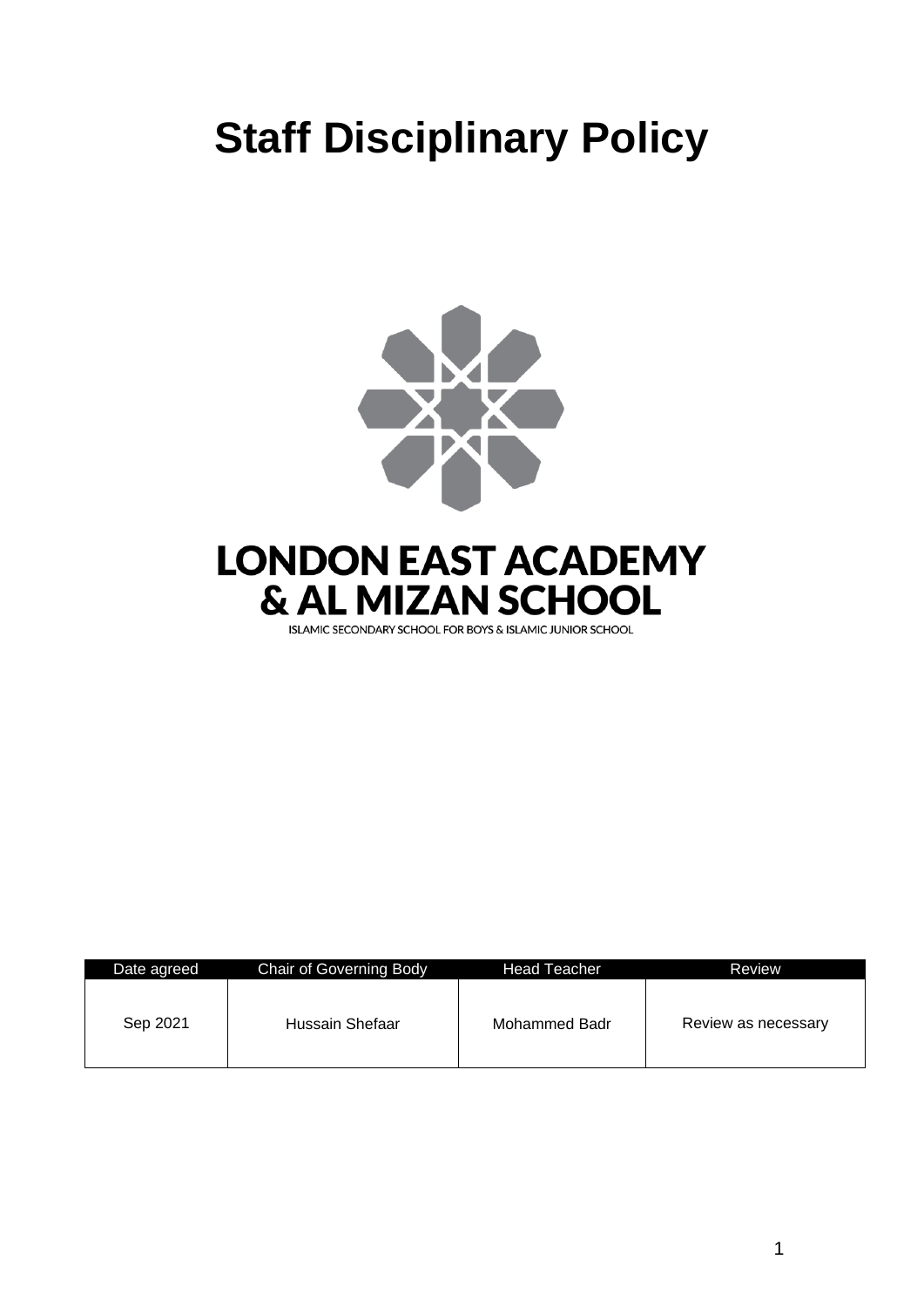# **DISCIPLINARY POLICY**

#### **Purpose**

This Policy is designed to:

- a) Assist Head Teachers/Principals/Governors with their responsibility to ensure consistent and fair treatment of all employees.
- b) Help and encourage all employees to achieve and maintain satisfactory standards of conduct.

## **Principles**

- a. No disciplinary action will be taken against any staff until a case has been fully investigated.
- b. At every stage in the procedure the employee will be advised of the nature of the allegations against him/her and given the opportunity to state his/her case before any decision is made.
- c. At all stages, the employee has the right to be accompanied by his/her representative or a work colleague, at any disciplinary hearing or investigation.
- d. No employee will be dismissed for a first breach of discipline except in the case of gross misconduct.
- e. An employee has the right to appeal against any disciplinary penalty imposed beyond oral warning stage.
- f. Disciplinary and appeal hearings will take place either during the normal working day of the employee or after school working hours.
- g. If the disciplinary hearing is adjourned, the newly arranged hearing will be arranged within 5 working days unless otherwise agreed by both parties.

(**NB**In cases where there are child protection issues, the child protection procedure will be followed.)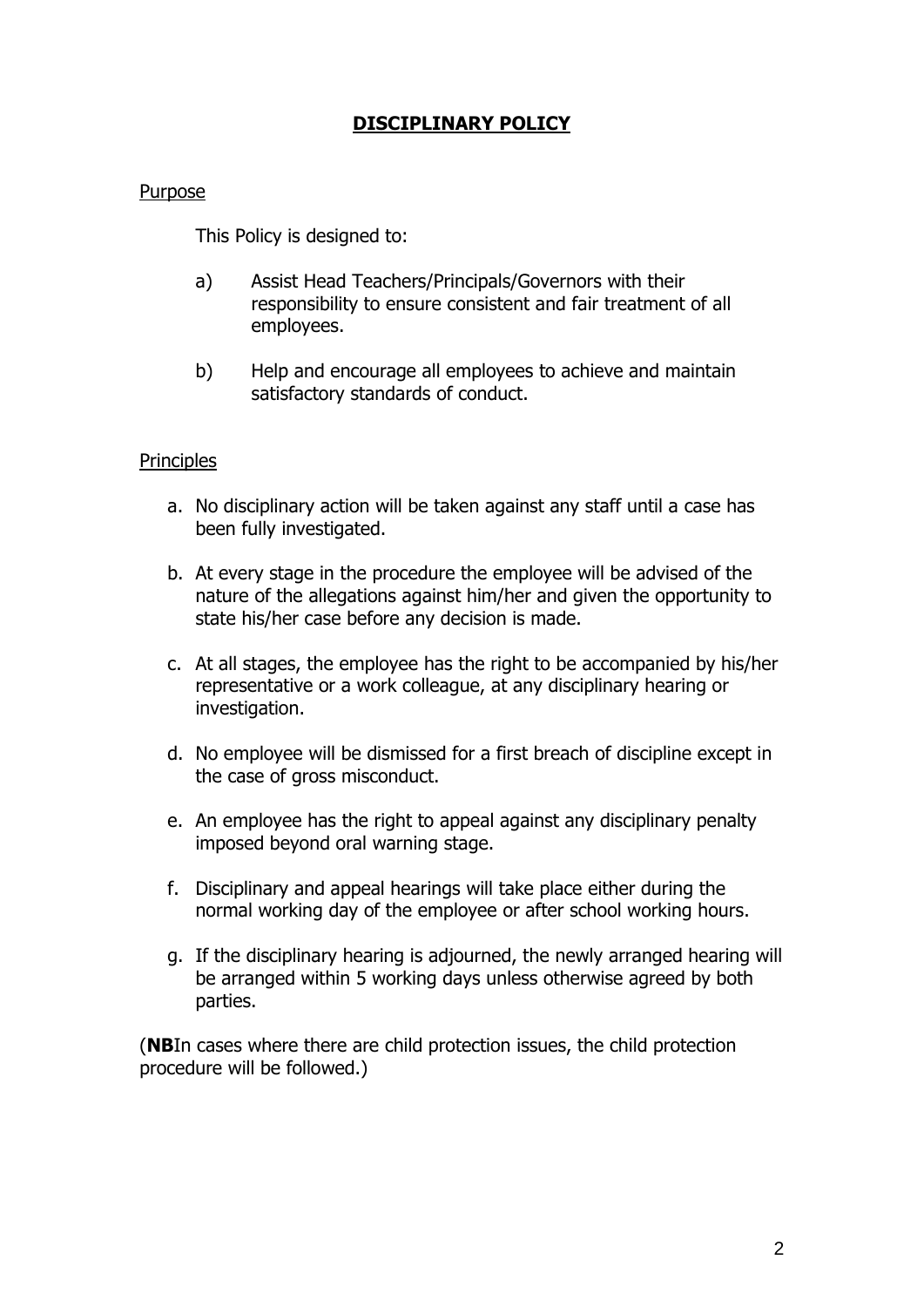## The Procedure

It is often appropriate for minor misconduct to be dealt with on an informal basis. In serious cases it may be necessary to suspend the employee while an investigation is conducted. In all circumstances the suspension will be on full pay. Suspension is a neutral act.

#### Stage 1 – Concern Meeting

Headteacher will arrange to meet the member of staff and highlight the concern in an informal setting. Staff will have an opportunity to challenge any misunderstanding or justify reason for failure to meet professional standards of behaviour. If through consultation it is found that there was in fact misunderstanding, no further action will be taken. If the claim is unchallenged by the staff, the staff will be advised to adhere to high professional standards in their future role. If the act is in violation of the Child Protection Policy, then the Child Protection Procedure will be followed.

#### Stage 2 – Informal Meeting

If the same member of staff is found to have committed the same/similar act and therefore not adhering to professional standards of expected behaviour, the staff will be issued with a letter of concern. Letter will be put into the staff personnel record. Staff will be informed that if a similar act is committed in the future, it will lead to an Oral Warning.

#### Stage 3 – Oral Warning

If conduct does not meet acceptable standards (or is a repeat of an act committed in Stage 2) the employee will be given written notification of a disciplinary hearing at least 10 working days prior to the meeting.

Following the hearing a warning will be issued by the Headteacher and the employee notified of their right of objection. In the case of the Headteacher the hearing will be conducted and any warning issued by the Chair of Governors or a representative from the governing body. Oral warning will be kept in the staff personnel file for a period of 6 months. This stage will be undertaken and monitored by the Headteacher in the case of staff other than the Headteacher and by the Chair of Governors if the Headteacher is the member of staff concerned. The letter of notification of the warning will clearly identify the date the warning would normally end.

#### Stage 4 – Written Warning

If the offence is a serious one or if a further offence occurs following an oral warning a hearing will be convened and the employee notified in writing of the hearing no later than 10 working days prior to the hearing.

At this stage the Headteacher will consider the case.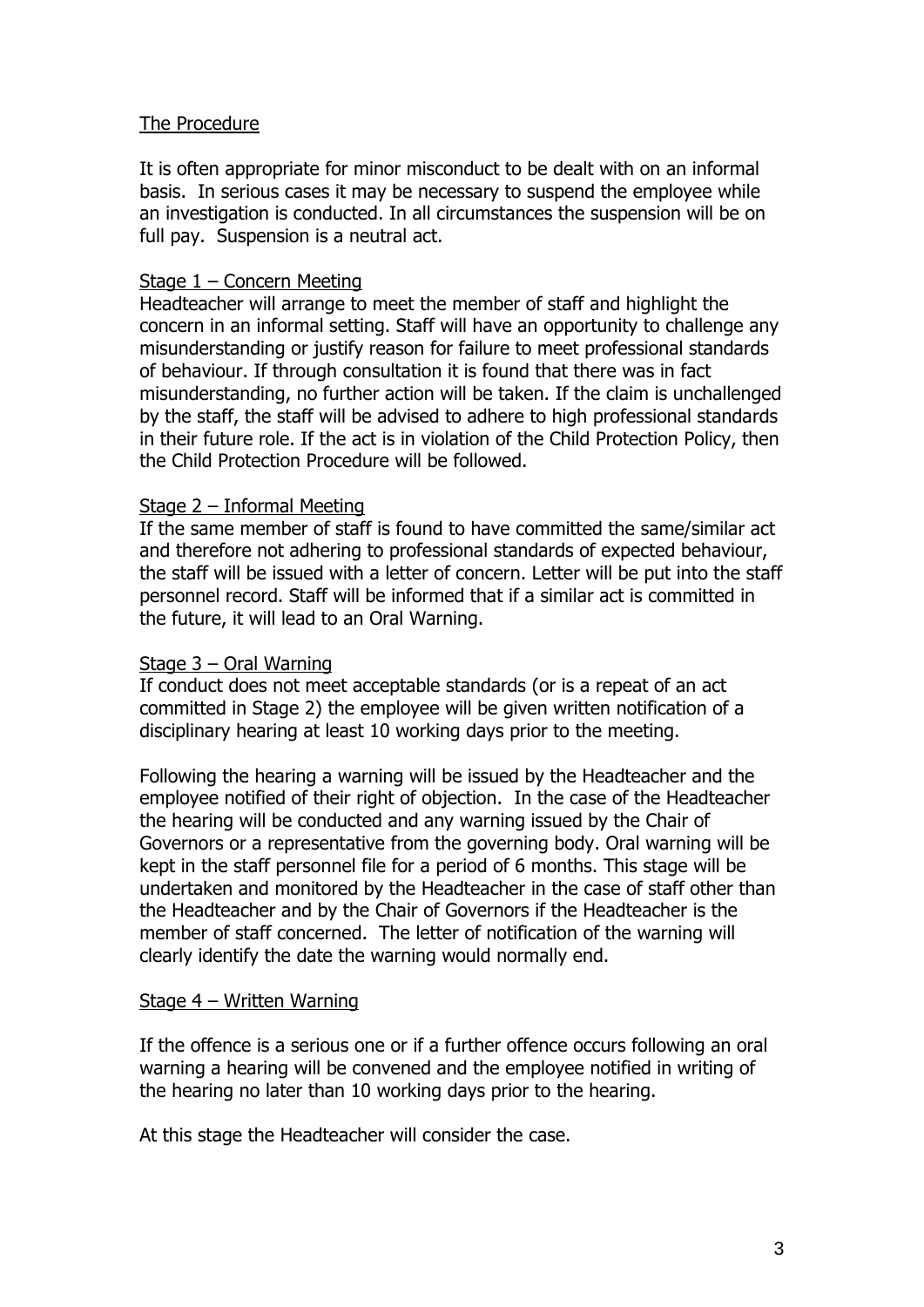If following the hearing a written warning is issued by the Headteacher, a copy of the warning will be kept on the employee's personal file and only removed after a 6 month period by the Headteacher subject to satisfactory conduct. The right of appeal will be clearly notified to the employee. An employee who wishes to appeal against the decision of the Headteacher should identify the grounds for appeal in writing and submit the document to the Clerk of Governors who will arrange for an appeal committee of the Governing Body to consider the appeal.

## Stage 5 – Final Written Warning

If the conduct continues to be unsatisfactory or if the misconduct is sufficiently serious to warrant only one warning the employee shall be notified of the disciplinary hearing no later than 10 working days prior to the hearing. At this level the hearing will be by a panel of Governors.

It may be necessary, following the hearing, to issue a final writtenwarning. However, the committee could decide to issue a lower level warning if that is considered appropriate. If a final written warning is issued, the warning must clearly state the details of the complaint, that dismissal may result if there is no satisfactory improvement and also advise of the right of appeal. The appeal process will require the employee to identify in writing the grounds for appeal. The documents should be forwarded to the Clerk to Governors who will arrange for a group of Governors to hear the appeal.

A copy of the final written warning will be kept on the employees filebut will be spent after a 6 month period of satisfactory conduct.

#### Stage 6 – Dismissal

If the conduct of an employee is so serious that dismissal is considered, the Personnel Committee of the Governing Body will be called to allow the employee to make representation. If the decision of the personnel committee of the Governing Body is to recommend dismissal, they must consider whether the dismissal is:

With notice, or payment in lieu of notice, in accordance with the employee's contract of employment.

#### Or

In cases of gross misconduct, without notice (summary dismissal).

At this stage the employee will be issued with the appropriate notice of the ending of employment. The Appeal Hearing will be held during the period of notice or in the case of dismissal without notice after the ending of the employment.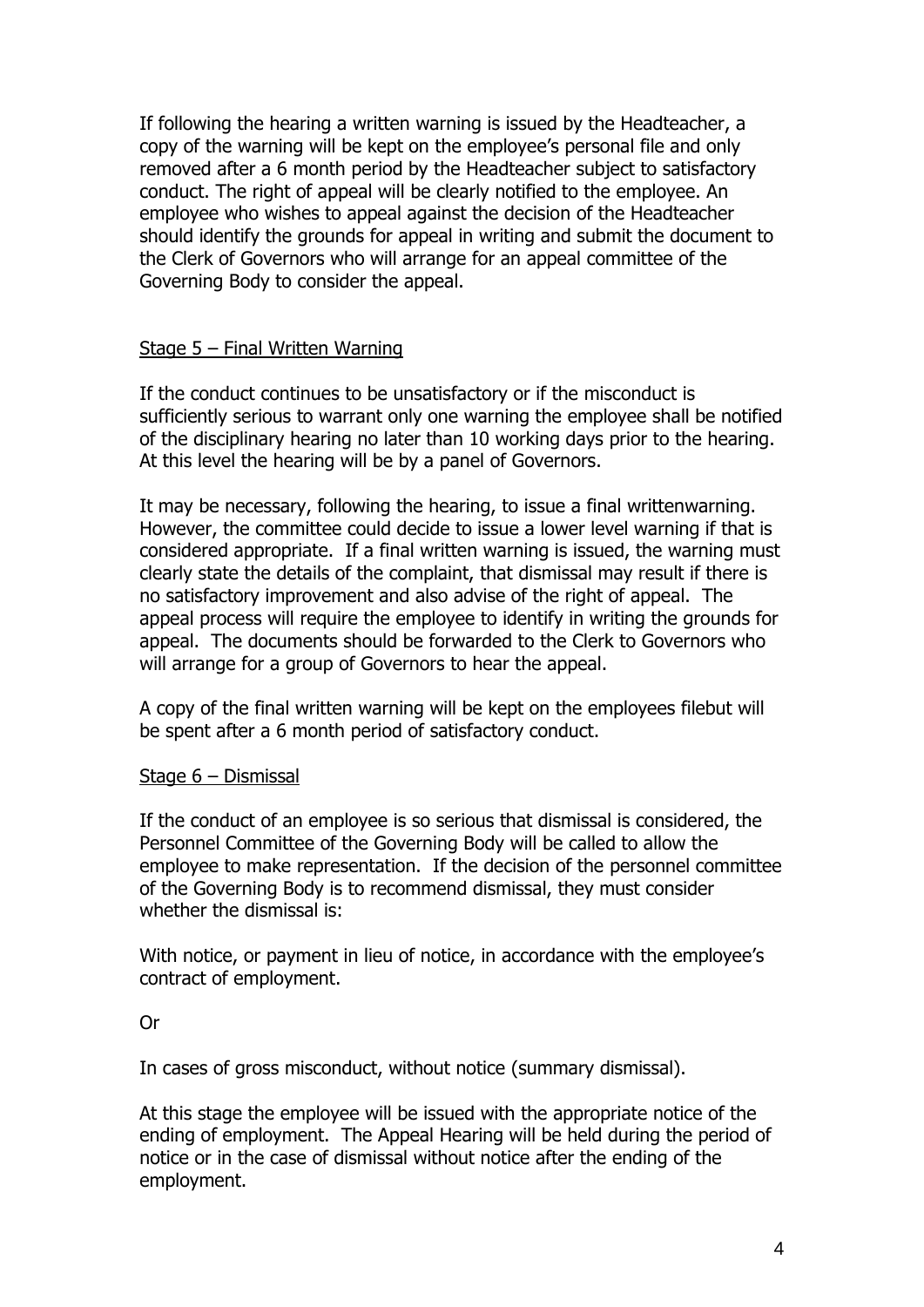## Appeals

An employee who wishes to appeal against dismissal to aPersonnel Committee of the Governing Body following a disciplinary decision should inform the Clerk to the Governors in writing with the grounds for appeal clearly identified.

## General Teaching Council

If a teacher is dismissed under the terms of the disciplinary procedure, the General Teaching Council must be informed by the Headteacher.